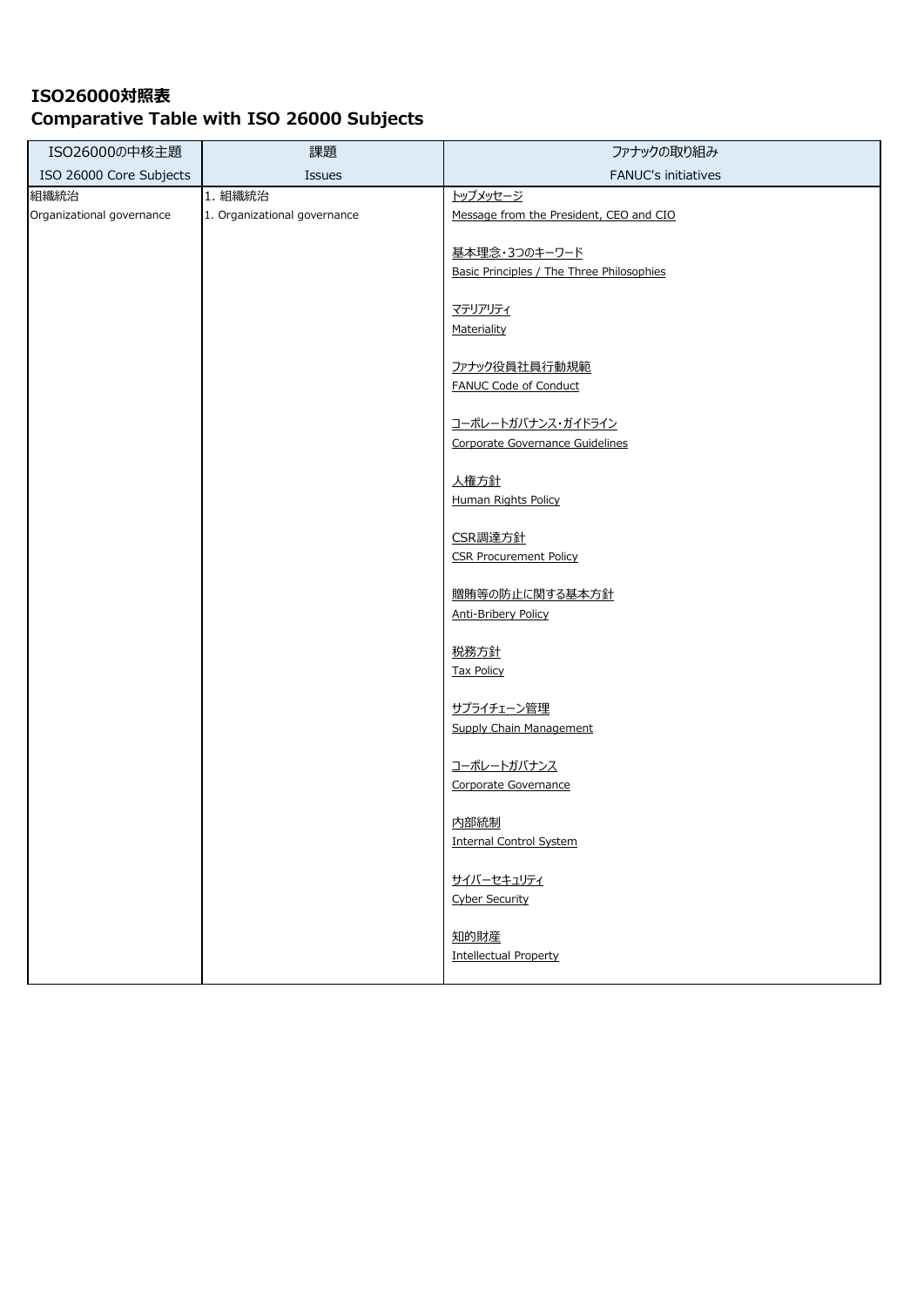| ISO26000の中核主題           | 課題                                           | ファナックの取り組み                                  |
|-------------------------|----------------------------------------------|---------------------------------------------|
| ISO 26000 Core Subjects | <b>Issues</b>                                | <b>FANUC's initiatives</b>                  |
| 人権                      | 1. デュー・ディリジェンス                               | 人権方針                                        |
| Human rights            | 1. Due diligence                             | Human Rights Policy                         |
|                         | 2. 人権に関する危機的状況                               | CSR調達方針                                     |
|                         | 2. Human rights risk situations              | <b>CSR Procurement Policy</b>               |
|                         |                                              |                                             |
|                         | 3. 加担の回避                                     | 社員の多様性の推進                                   |
|                         | 3. Avoidance of complicity                   | Promotion of Employee Diversity             |
|                         | 4. 苦情解決                                      | 社員の人材開発・育成                                  |
|                         | 4. Resolving grievances                      | Development and Training of Employees       |
|                         |                                              |                                             |
|                         | 5. 差別および社会的弱者                                | 社員との対話                                      |
|                         | 5. Discrimination and vulnerable groups      | <b>Communication with Employees</b>         |
|                         | 6. 市民的および政治的権利                               | ステークホルダとの対話                                 |
|                         | 6. Civil and political rights                | Dialogue with Stakeholders                  |
|                         |                                              |                                             |
|                         | 7. 経済的、社会的および文化的権利                           |                                             |
|                         | 7. Economic, social and cultural rights      |                                             |
|                         | 8. 労働における基本的原則および権利                          |                                             |
|                         | 8. Fundamental principles and rights at work |                                             |
|                         |                                              |                                             |
| 労働慣行                    | 1. 雇用および雇用関係                                 | 人権方針                                        |
| Labor practices         | 1. Employment and employment relationship    | <b>Human Rights Policy</b>                  |
|                         | 2. 労働条件および社会的保護                              | 社員の多様性の推進                                   |
|                         | 2. Conditions of work and social protection  | Promotion of Employee Diversity             |
|                         | 3. 社会対話                                      | 社員の安全衛生                                     |
|                         | 3. Social dialogue                           | <b>Employee Health and Safety</b>           |
|                         |                                              |                                             |
|                         | 4. 労働における安全衛生                                | 社員の人材開発・育成                                  |
|                         | 4. Health and safety at work                 | Development and Training of Employees       |
|                         | 5. 職場における人材育成および訓練                           | 働きやすい職場づくり                                  |
|                         | 5. Human development and training            | <b>Creating Better Working Environments</b> |
|                         | in the workplace                             |                                             |
|                         |                                              | 社員との対話                                      |
|                         |                                              | Communication with Employees                |
|                         |                                              | ステークホルダとの対話                                 |
|                         |                                              | Dialogue with Stakeholders                  |
|                         |                                              |                                             |
|                         |                                              |                                             |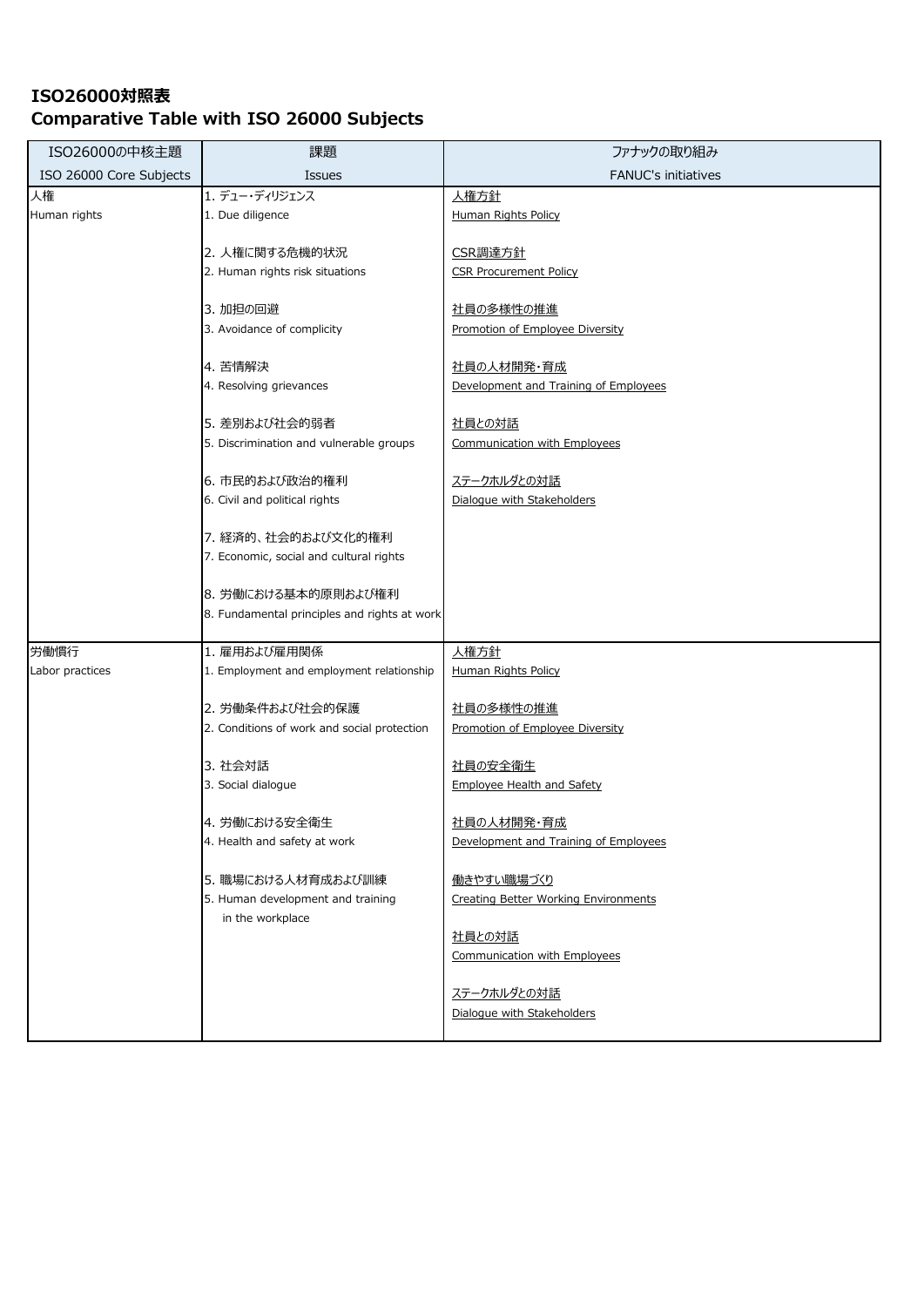| ISO26000の中核主題            | 課題                                                                         | ファナックの取り組み                                            |
|--------------------------|----------------------------------------------------------------------------|-------------------------------------------------------|
| ISO 26000 Core Subjects  | Issues                                                                     | <b>FANUC's initiatives</b>                            |
| 環境                       | 1. 汚染の予防                                                                   | 環境方針                                                  |
| The environment          | 1. Prevention of pollution                                                 | <b>Environmental Policy</b>                           |
|                          | 2. 持続可能な資源の使用                                                              | 環境保全活動                                                |
|                          | 2. Sustainable resource use                                                | Environmental Preservation Activity                   |
|                          |                                                                            |                                                       |
|                          | 3. 気候変動の緩和および気候変動への適応                                                      | 気候変動への対応                                              |
|                          | 3. Climate change mitigation and adaptation                                | Climate Change                                        |
|                          |                                                                            |                                                       |
|                          | 4. 環境保護、生物多様性および自然生息地の回復<br>4. Protection of the environment, biodiversity | 資源と廃棄物<br>Resources and Waste                         |
|                          | and restoration of natural habitats                                        |                                                       |
|                          |                                                                            | 水                                                     |
|                          |                                                                            | Water                                                 |
|                          |                                                                            |                                                       |
|                          |                                                                            | 生物多様性                                                 |
|                          |                                                                            | Biodiversity                                          |
| 公正な事業慣行                  | 1. 汚職防止                                                                    | ファナック役員社員行動規範                                         |
| Fair operating practices | 1. Anti-corruption                                                         | FANUC Code of Conduct                                 |
|                          |                                                                            |                                                       |
|                          | 2. 責任ある政治的関与<br>2. Responsible political involvement                       | コーポレートガバナンス・ガイドライン<br>Corporate Governance Guidelines |
|                          |                                                                            |                                                       |
|                          | 3. 公正な競争                                                                   | CSR調達方針                                               |
|                          | 3. Fair competition                                                        | <b>CSR Procurement Policy</b>                         |
|                          |                                                                            |                                                       |
|                          | 4. バリューチェーンにおける社会的責任の推進                                                    | 贈賄等の防止に関する基本方針                                        |
|                          | 4. Promoting social responsibility in the value chain                      | <b>Anti-Bribery Policy</b>                            |
|                          | 5. 財産権の尊重                                                                  | 内部統制                                                  |
|                          | 5. Respect for property rights                                             | <b>Internal Control System</b>                        |
|                          |                                                                            |                                                       |
|                          |                                                                            | <u>知的財産</u>                                           |
|                          |                                                                            | <b>Intellectual Property</b>                          |
|                          |                                                                            | <u> サプライチェーン管理</u>                                    |
|                          |                                                                            | Supply Chain Management                               |
|                          |                                                                            |                                                       |